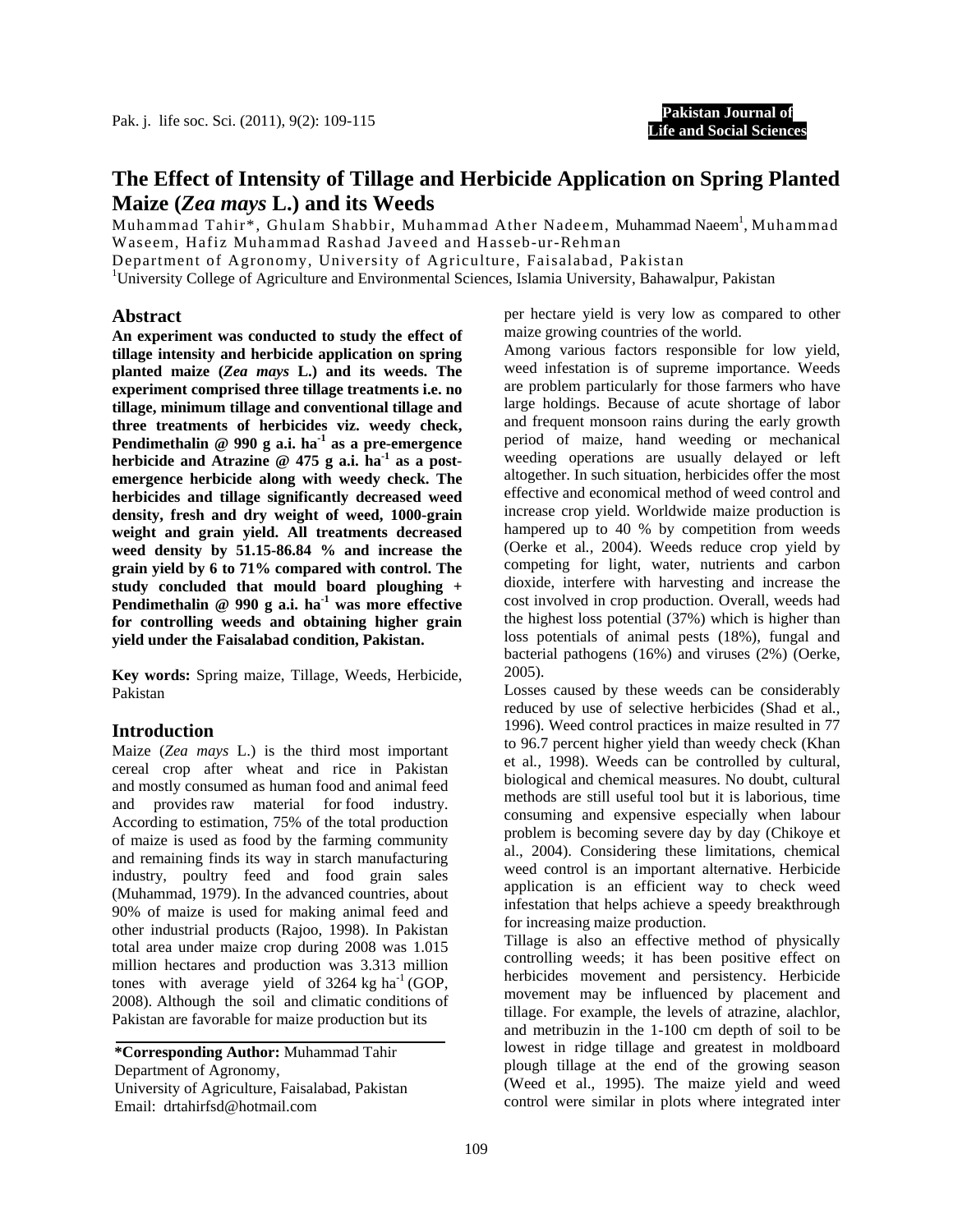row cultivation and reduced levels of herbicide were compared with the plots to which full rates of herbicide were applied (Buhler et al*.,* 1995). In view of the importance of the problem, following experiment was designed to investigate the efficacy of different herbicides in controlling weeds and consequent effects on various agronomic parameters including yield and yield components of maize crop.

# **Materials and Methods**

### **Experimental site and treatments**

The study was conducted at the Agronomic Research Farm, University of Agriculture, Faisalabad during 2008 to investigate the response of spring planted maize and its weeds to intensity of tillage i.e. no tillage, minimum tillage using chisel plough and conventional tillage using mould board plough and herbicide application i.e. Pendimethalin @ 990 g a.i. ha<sup>-1</sup> as a pre-emergence herbicide and Atrazine  $\omega$ 475 g a.i.  $ha^{-1}$  as a post-emergence herbicide along with weedy check. Soil under study belonged to sandy loam soil texture having N 0.096%, available P 7.1 ppm, K 185 ppm and pH 8.2. The experiment was laid out in randomize complete block design (RCBD) with split plot arrangements having three replications with net plot size is  $6m \times 3m$ .

### **Crop husbandry**

The maize cultivar "Double Top Cross" was sown on  $9<sup>th</sup>$  of February 2008 in 75 cm apart rows using hand drill and plant to plant distance of 20 cm. Nitrogen and phosphorous were applied @ 150 and 100 kg ha<sup>-1</sup> in the form of Urea and Diammonium phosphate, respectively. Whole of the phosphorous and half of the nitrogen was side drilled at the time of sowing while remaining half of the nitrogen was top dressed at the time of  $2<sup>nd</sup>$  irrigation. Pre-emergence herbicide was applied just after sowing while post-emergence herbicide was applied after  $2<sup>nd</sup>$  irrigation at field capacity by "Knapsack" hand sprayer using flat fan nozzle. Volume of spray was determined by calibration with water and was used at  $300 \, 1 \, \text{ha}^{-1}$ . All other agronomic practices were kept normal and uniform for all the treatments combinations.

### **Measurements**

Data on weed density m<sup>-2</sup> after 20 DAS, 40 DAS and harvested were counted from a unit area of one square meter at three places selected randomly in each plot and then average was taken. Weed biomass  $(g m<sup>2</sup>)$  was recorded from an area of  $1 m<sup>2</sup>$  by cutting the weeds at ground level from randomly selected area of I square meter at two different places before the harvest of crop and then oven dried at 70  $^{\circ}$ C for 72 hours till the constant weight. Plant height (cm), number of grain rows per cob, number of grains per cob, 1000-grain weight (g) and grain yield  $(t \text{ ha}^{-1})$ were recorded from five randomly selected plants

from each plot. The data was subjected to the analysis using Fisher's analysis technique and the means were separated by the least significant difference test (LSD) at 0.05 level of probability to compare the significant treatment's means (Steel et al., 1997).

## **Results and Discussion**

### **Weeds**

*Cyperus rotundus* (Deela) and *Dactyloctenium aegyptium* (Madhana grass) were the dominant weeds present in the field and *Trianthema partulacastrum* (Itsit), *Cynodon dactylon* (khabal Grass), *Solanam nigram* (Peelac), *Phyllanthus niruri* (Hazardani) and *Achyranthus aspara* (Puth kanda) were also noticed in the experimental area. Among all these weeds *C. rotundus* was the dominating weed.

### **Total Weeds Density at 20 DAS (m-2)**

The total weed density was significantly affected by different tillage practices (Table: 1). The maximum weed density  $(199.0 \text{ m}^2)$  was recorded in chisel ploughing  $(T_2)$  against the minimum  $(100.6 \text{ m}^{-2})$  in no tillage  $(T_1)$ . The mean increase in total weed density was 89.86% and 45.62% in case of chisel ploughing and mould board ploughing, respectively, over no tillage treatment. The minimum total weed density in no tillage is due to weed seeds present in the soil surface and seeds buried at more depth in both situations, seed can not germinate. While in case of chisel ploughing  $(T_2)$  weed seeds got more favorable conditions as compared to other tillage treatments. In case of mould board ploughing  $(T_3)$ , the weed seeds that were present in upper layer of the soil were spread in deeper layer as result weeds seed density decreased in upper layer and ultimately a decrease in total weed density was observed. These results are in line with the results of Knezevic et al*.*, 2003. Herbicides also significantly affected the total weed density. The maximum  $(196.0 \text{ m}^{-2})$  was recorded in post emergence application of Atrazine (W<sub>3</sub>) and statistically similar (195.8 m<sup>-2</sup>) with no herbicides application  $(W_1)$ . The statically minimum  $(46.56 \text{ m}^{-2})$  total weeds density in  $W_2$  where pre-emergence application of Pendimethalin was done. These results are in close agreement with results obtained by Pandey et al*.,* 2000 and Chikoye et al*.,* 2001, who reported a significant difference in weed density of various weed control treatments. The interaction between tillage intensity and herbicides application was also significant. The maximum total weed density  $(261.3 \text{ m}^2)$  was recorded in no herbicides treatment with chisel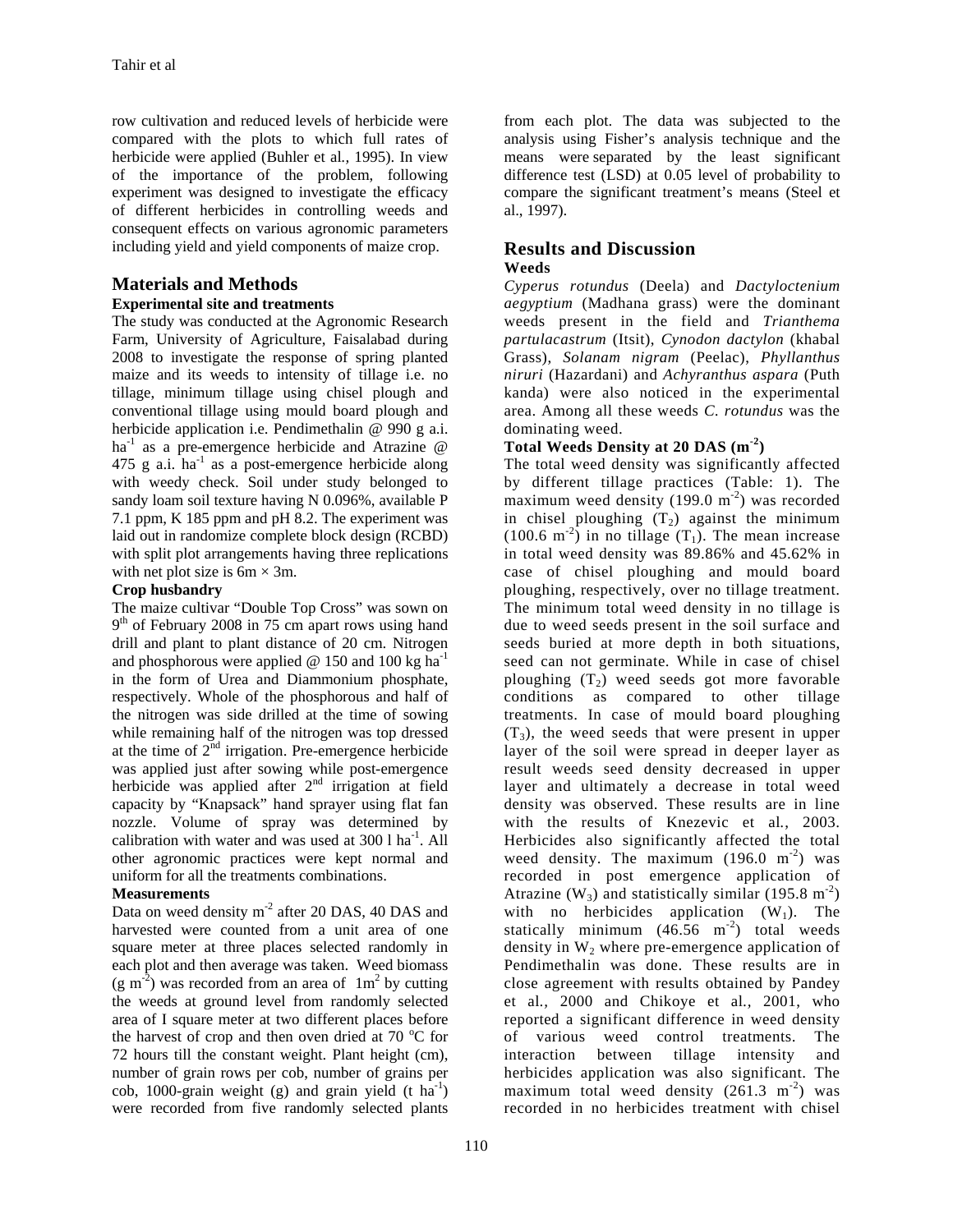ploughing  $(T_2 \times W_1)$  and statistically at par (256.0)  $m^{-2}$ ) with chisel ploughing and post-emergence atrazine @ 475 g a.i. ha<sup>-1</sup> application treatment (T<sub>2</sub>)  $\times$  W<sub>3</sub>). The minimum weed density was recorded in no tillage and Pendimethalin (Pre-Em.) @ 990 g a.i. ha<sup>-1</sup> treatment  $(T_1 \times W_2)$  but was statically at par with mould board plough and Pendimethalin (Pre-Em.) @ 990 g a.i.  $ha^{-1}$   $(T_3 \times W_2)$ . The lower weed density due to herbicide application over weedy check might have been due to the mortality of weeds or suppress in these treatments while the maximum weed density was found in weedy check due to unchecked weed growth as no weed control practices were applied and the soil were ploughed. These results are supported by those of Sharma and Thakur (1998), Porwal (2000), Toloraya et al*.* (2001), and Adigun and Lagoke (2003) who reported maximum weed density in weedy check treatments.

### **Weeds Density at 40 DAS (m-2)**

The total weed density was significantly affected by different weed control practices after 40 DAS (Table: 1). Chisel ploughing  $(T_2)$  resulted in significantly maximum weed density  $(224.6 \text{ m}^2)$ , followed by mould board ploughing  $(172.3 \text{ m}^2)$ where as no tillage  $(T_1)$  showed  $(124.9 \text{ m}^2)$  the minimum weed density. The mean increase in total weed density was 89.86% and 45.62% in case of chisel ploughing and mould board ploughing, respectively, over no tillage treatment. The maximum weed density was recorded in chisel ploughing due to provision of favorable condition for weed seed germination and increased the area of seed bank weed. Herbicides also significantly affected the total weed density. As for as herbicides application concerned, the statically minimum  $(122.1 \text{ m}^{-2})$  total weed density in  $W_2$  treatment where pre-emergence application of Pendimethalin was applied. The maximum  $(233.2 \text{ m}^2)$  weed density was recorded in no herbicides application treatment  $(W_1)$  and followed by post-emergence application of Atrazine  $(W_3)$  These results are in close agreement with results obtained by Pandey et al*.,* 2000 and Chikoye et al*.,* 2001, who reported a significant difference in weed density of various weed control treatments. The interaction between tillage intensity and herbicides application was also significant. The maximum total weed density  $(307.3 \text{ m}^{-2})$  was recorded in no herbicides treatment with chisel ploughing  $(T_2 \times W_1)$ . The minimum weed density  $(94.0 \text{ m}^2)$  was recorded in no tillage and Pendimethalin (Pre-Em.) @ 990 g a.i. ha<sup>-1</sup> treatment  $(T_1 \times W_2)$ . The ranking order of weed density in treatments without herbicides application was no tillage < nould board

111

ploughing < chisel ploughing and the weed data indicated that perennial weeds were more abdundant in no tillage than mould ploughing and chisel ploughing. These results are in agreement with Demjanova et al*.,* (2007) and Marwal et al*.,* (2007) who stated weed control practices was significantly reduce the weed density.

## **Weeds Density at Harvest (m-2)**

The tillage intensity and herbicides application have significant individual as well as combined (interaction) on the total weed density at harvest. The no tillage  $(T_1)$  significantly reduces the total weed density  $(83.0 \text{ m}^{-2})$  while the maximum  $(171.9 \text{ m}^{-2})$  was observed in chisel ploughing  $(T_2)$ . Total weed density with mould board ploughing  $(141.3 \text{ m}^2)$  was in between these two treatments. As far as herbicides application concerned, minimum total weed density (93.67 m-<sup>2</sup>) was recorded in Pendimethalin (Pre-Em.)  $@990$ g a.i. ha<sup>-1</sup> (W<sub>2</sub>) and the maximum was (180.1 m<sup>-2</sup>) in control  $(W_1)$  where no herbicide was applied. These results are in agreement with sing et al*.,* (1998). The interaction of the tillage intensity and the herbicides application was significant. The statically minimum total weed density  $(64.3 \text{ m}^2)$  was observed in treatment combination  $T_1W_2$  (no tillage + Pendimethalin (Pre-Em.) @ 990 g a.i.  $ha^{-1}$ ) and it was followed (71.7 m<sup>-2</sup>) by  $T_1W_3$  (no tillage + Atrazine (post-Em.) @ 475 g a.i. ha<sup>-1</sup>). Maximum total weed density  $(229.7 \text{ m}^2)$  was observed in treatment combination  $T_2W_1$  (chisel ploughing + no herbicide). The lower weed density due to herbicide application over weedy check might have been due to the mortality of weeds or suppress in these treatments while the maximum weed density was found in weedy check due to unchecked weed growth as no weed control practices were applied and the soil were ploughed. Data trend showed that application of both the weedicides with no till conditions reduced the weed density. These results are in agreement with Khan and Haq, (2004).

## **Weed Dry Weight at Harvest (g m-2)**

The effect of different weed control practices on weed dry weight at harvest was significant (Table 2). All weed control practices produced significantly lower dry weight of weeds and the minimum dry weight  $(273.3 \text{ g m}^{-2})$  was recorded in no tillage  $(T_1)$ . The effect of herbicides application was also significant. As regards herbicide treatments, the maximum and minimum were recorded in no herbicide treatments  $(W_1)$ and atrazine (post-Em.) @ 475 g a.i. ha<sup>-1</sup> (W<sub>3</sub>). The interaction between tillage intensity and herbicides application was also significant. The maximum dry weight  $(475.7 \text{ g} \text{ m}^2)$  was recorded in chisel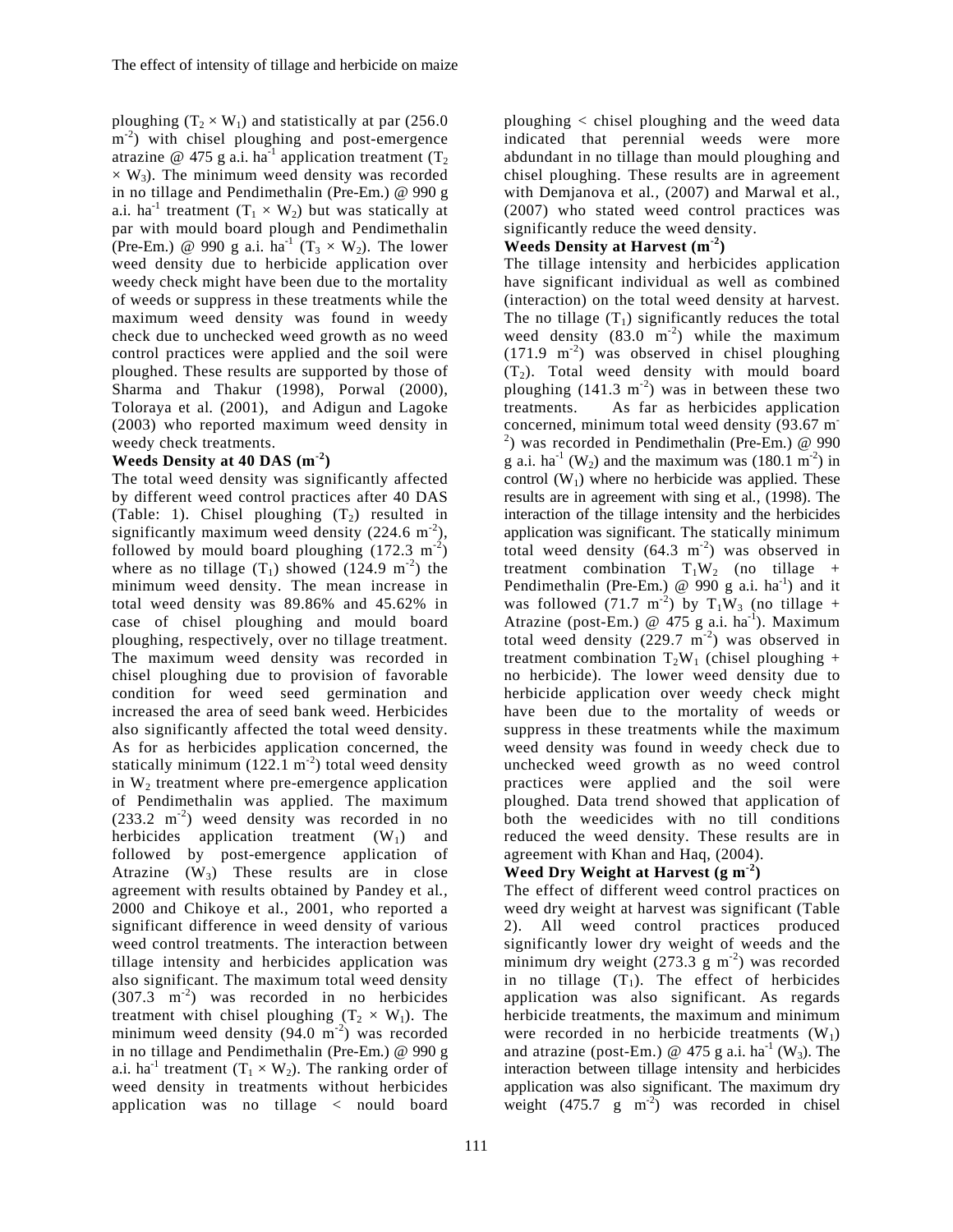| <b>Treatments</b>             | <b>Weed Density 20 DAS</b> | <b>Weed Density 40 DAS</b> | <b>Weed Density at harvest</b> |
|-------------------------------|----------------------------|----------------------------|--------------------------------|
| T <sub>1</sub> =No Tillage    | 100.6c                     | 124.9c                     | 83.0e                          |
| T2=Chisel Plough              | 191.0a                     | 224.6a                     | 171.9a                         |
| T3=M.B. Plough                | 146.8 b                    | 172.3b                     | 141.3 <sub>b</sub>             |
| $LSD=0.05$                    | 5.088                      | 5.923                      | 4.093                          |
| $W_1$ = No Herbicides         | 195.8 a                    | 233.2 a                    | 180.1 a                        |
| $W_2$ Pendimethalin (Pre-Em.) | 46.56 b                    | 122.1c                     | 93.67c                         |
| @ 990 g a.i. $ha^{-1}$        |                            |                            |                                |
| $W_3$ = Atrazine (Post-Em.) @ | 196.0a                     | 166.4 b                    | 122.6 <sub>b</sub>             |
| 475 g a.i. $ha^{-1}$          |                            |                            |                                |
| $LSD=0.05$                    | 5.399                      | 4.017                      | 1.942                          |
| $T1 \times W1$                | 130.0c                     | 157.7 e                    | 113.3 f                        |
| $T1 \times W2$                | 39.0 <sub>e</sub>          | 94.0 g                     | 64.3 i                         |
| $T1 \times W3$                | 132.7c                     | 123.0 f                    | 71.7 h                         |
| $T2 \times W1$                | 261.3 a                    | 307.3 a                    | 229.7 a                        |
| $T2 \times W2$                | 55.7 d                     | 154.7 e                    | 123.3 e                        |
| $T2 \times W3$                | 256.0a                     | 211.7c                     | 162.7c                         |
| $T3 \times W1$                | 196.0 <sub>b</sub>         | 234.7 b                    | 197.3 <sub>b</sub>             |
| $T3 \times W2$                | 45.0 e                     | 117.7 f                    | 93.3 g                         |
| $T3 \times W3$                | 199.3 b                    | 164.7 d                    | 133.3 d                        |
| $LSD=0.05$                    | 8.344                      | 6.958                      | 3.363                          |

**Table 1 Effect of Different Tillage Intensity and Herbicides application on weed density (m-2)** 

ploughing and no herbicides application treatments  $(T_2 \times W_1)$  whereas the minimum (138.3 g m<sup>-2</sup>) was recorded in no tillage and atrazine (post-Em.) @ 475 g a.i. ha<sup>-1</sup> (T<sub>1</sub>  $\times$  W<sub>3</sub>). Application of both the weedicides with no till conditions reduced the weed dry weight more significantly as compared to any other treatments. The maximum weed dry was due to no control measures was done in case of tillage intensity  $(T_1)$  and pre-emergence herbicides treatments  $(W_1)$  which is unable to control the weed at the lateral stages of crop. The difference in the effectiveness between pre-emergence and post emergence application pf herbicides might be due to difference in their mode of action. Sharma et al*.,* (1998) and Saini et al*.*, (2000) had also reported lower dry matter of weeds in weed control treatments.

## **B. Maize (***Zea mays* **L.)**

## **Plant Height of Maize (cm)**

Data regarding to Plant height (Table 2) revealed that the tillage intensity, herbicides application and their interaction was significantly affected. The maximum plant height (196.7 cm) was recorded in case of mould board ploughing whereas the minimum was in no tillage  $(151.1)$ cm). Different herbicide doses were significantly affected the plant height. The significantly maximum was in Pendimethalin (Pre-Em.) @ 990 g a.i. ha<sup>-1</sup> (W<sub>2</sub>) and followed by W<sub>3</sub> treatment. As regard the interactive effect of tillage and herbicide application, the maximum value of plant height (206 cm) was observed in treatment combination mould board ploughing +

Pendimethalin  $(T_3W_2)$  and statistically at par with 203.7, 201.0, 199.3 cm in case of chisel ploughing + Pendimethalin  $(T_2W_2)$ , mould board ploughing + atrazine  $(T_3W_3)$  and chisel ploughing and atrazine  $(T_2W_3)$ . These results are in agreement with Salazari, 2001.

### **No. of Grain Rows per Cob**

Results regarding number of grains per cob are summarized in Table 3. The data shows that both the tillage systems and herbicide application have significant individual as well as combined (interaction) effect on number of grain rows per cob. The mould board ploughing  $(T_3)$  and chisel ploughing  $(T_2)$  gave the statistically maximum number of grain rows per cob (16.15 and 15.67 respectively). The statistically maximum number was recorded in Pendimethalin (Pre-Em.) @ 990 g a.i.  $ha^{-1}$  which was at par with atrazine (post-Em.)  $\omega$  475 g a.i. ha<sup>-1</sup> treatment. As regard the interactive effect of tillage and herbicide application, the maximum value of number of grain rows per cob (16.88) was observed in treatment combination mould board ploughing + Pendimethalin  $(T_3W_2)$  against the minimum<br>(13.67) was in chisel ploughing with (13.67) was in chisel ploughing with Pendimethalin  $(T_1W2)$ .

## **Number of Grains per Row**

The results pertaining to number of grains per row revealed that the tillage intensity was significant. The maximum (41.67) was in mould board ploughing while minimum was in the no tillage (32.22). Among the herbicides treatments, the maximum (40.67) number of grains per row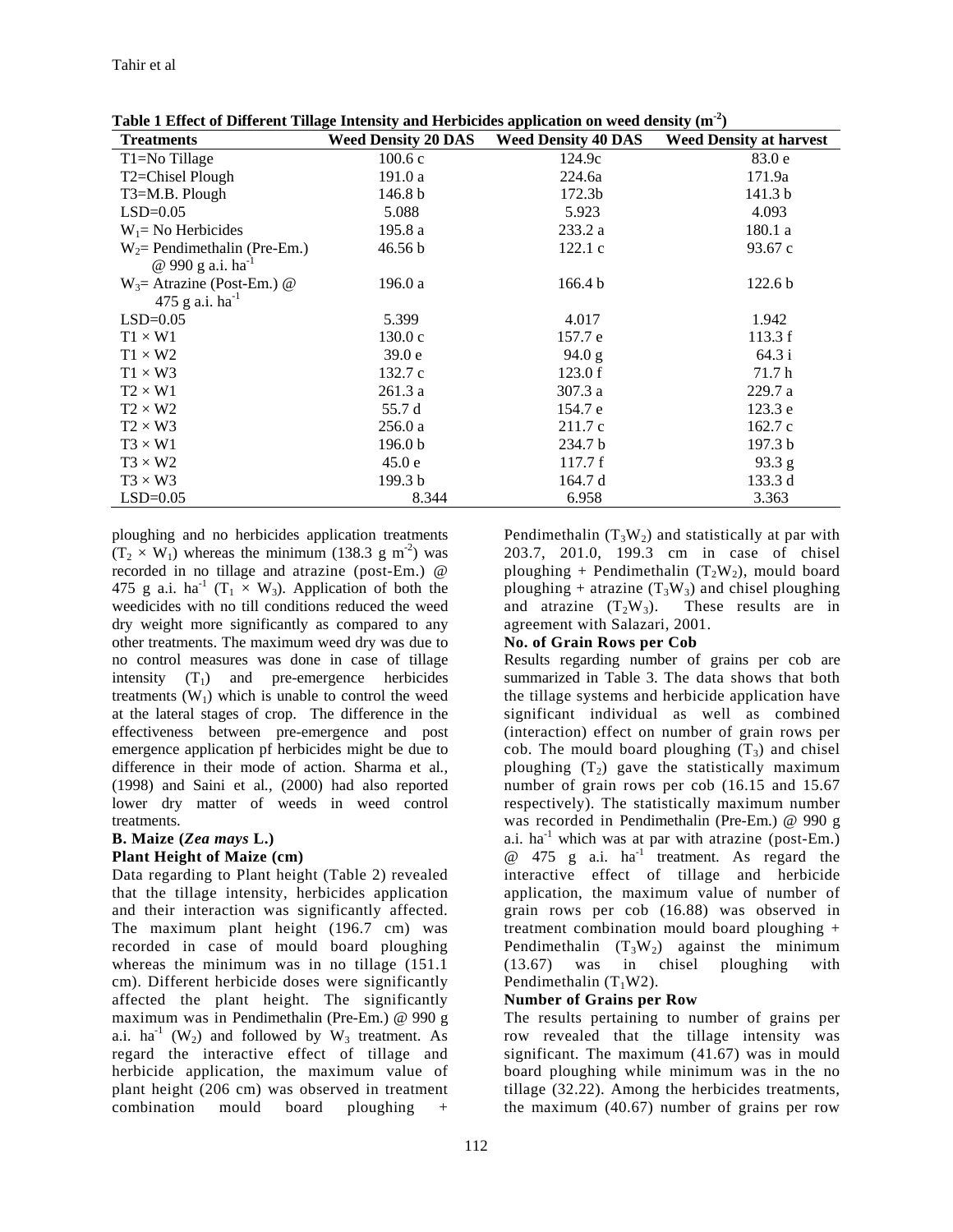The effect of intensity of tillage and herbicide on maize

| and plant height, rumber of gram rows per cob of malle at harvest | <b>Fresh Weight</b> Dry Weight |                    | <b>Plant Height</b> | Number of grain     |
|-------------------------------------------------------------------|--------------------------------|--------------------|---------------------|---------------------|
| <b>Treatments</b>                                                 | at Harvest                     | at Harvest         | (cm)                | rows per cob        |
| T1=No Tillage                                                     | 895.9 c                        | 273.3 c            | 151.1 b             | 13.27 <sub>b</sub>  |
| T2=Chisel Plough                                                  | 1220.0 a                       | 366.2 a            | 193.3 a             | 15.67a              |
| $T3=M.B.$ Plough                                                  | 1103.0 <sub>b</sub>            | 310.9 <sub>b</sub> | 196.7 a             | 16.15a              |
| $LSD=0.05$                                                        | 4.576                          | 3.201              | 4.756               | 0.8543              |
| $W_1$ No Herbicides                                               | 424.0a                         | 440.0 a            | 167.6c              | 13.96 b             |
| $W_2$ Pendimethalin (Pre-Em.)                                     | 961.0 b                        | 312.3 b            | 191.2 a             | 15.70a              |
| @ 990 g a.i. $ha^{-1}$                                            |                                |                    |                     |                     |
| $W_3$ = Atrazine (Post-Em.) @ 475 g a.i. ha <sup>-1</sup>         | 834.3 c                        | 201.1 c            | 185.3 <sub>b</sub>  | 15.44 a             |
| $LSD=0.05$                                                        | 7.134                          | 5.233              | 2.254               | 0.3788              |
| $T1 \times W1$                                                    | 1156.0c                        | 393.0c             | 142.7 e             | 11.67 e             |
| $T1 \times W2$                                                    | 879.7 g                        | 297.7 e            | 164.0c              | 13.67 d             |
| $T1 \times W3$                                                    | 651.7h                         | 138.3 I            | 155.7 d             | 14.48 cd            |
| $T2 \times W1$                                                    | 1649.0 a                       | 475.7a             | 177.0 <sub>b</sub>  | 14.80 cd            |
| $T2 \times W2$                                                    | 1066.0 d                       | 378.7 d            | 203.7a              | $16.55$ ab          |
| $T2 \times W3$                                                    | 943.7 e                        | 244.3 g            | 199.3 a             | 15.67 abc           |
| $T3 \times W1$                                                    | 1465.0 b                       | 451.3 b            | 183.0 <sub>b</sub>  | 15.40 <sub>bc</sub> |
| $T3 \times W2$                                                    | 937.0 e                        | 260.7 f            | 206.0a              | 16.88 a             |
| $T3 \times W3$                                                    | 907.7 f                        | 220.7 <sub>h</sub> | 201.0a              | 16.17 ab            |
| $LSD=0.05$                                                        | 12.36                          | 9.065              | 7.347               | 1.298               |

**Table 2 Effect of Different Tillage Intensity and Herbicides application on Fresh weight, dry weight of weeds and plant height, Number of grain rows per cob of maize at harvest** 

|  |  |  | Table 3 Effect of Different Tillage Intensity and Herbicides application on Maize Plant Yield Parameters |
|--|--|--|----------------------------------------------------------------------------------------------------------|
|  |  |  |                                                                                                          |

|                                                             | Number of<br>of grains $\cosh^{-1}$ | Total number 1000-grain<br>Grain rows <sup>1</sup> | weight $(g)$       | <b>Grain Yield</b><br>$(t \, \mathrm{ha}^{-1})$ |
|-------------------------------------------------------------|-------------------------------------|----------------------------------------------------|--------------------|-------------------------------------------------|
| T1=No Tillage                                               | 32.22c                              | 442.6c                                             | 240.1 c            | 5.489 c                                         |
| T2=Chisel Plough                                            | 40.11 b                             | 631.1 b                                            | 273.9 <sub>b</sub> | 8.089 b                                         |
| $T3=M.B.$ Plough                                            | 41.67 a                             | 675.0a                                             | 277.0 a            | 8.422 a                                         |
| $LSD=0.05$                                                  | 0.6167                              | 28.15                                              | 1.112              | 0.1014                                          |
| $W_1$ No Herbicides                                         | 35.33 c                             | 498.0c                                             | 245.7c             | 6.878 c                                         |
| $W_2$ Pendimethalin (Pre-Em.) @ 990 g a.i. ha <sup>-1</sup> | 40.67a                              | 645.5 a                                            | 274.1a             | 7.678 a                                         |
| $W_3$ = Atrazine (Post-Em.) @ 475 g a.i. ha <sup>-1</sup>   | 39.00 <sub>b</sub>                  | 605.2 b                                            | 271.2 <sub>b</sub> | 7.444 b                                         |
| $LSD=0.05$                                                  | 0.3703                              | 15.01                                              | 0.5588             | 0.09187                                         |
| $T1 \times W1$                                              | 30.67 h                             | 356.7 i                                            | 230.0 g            | 5.233 e                                         |
| $T1 \times W2$                                              | $34.67$ g                           | 472.2 h                                            | 245.0 f            | 5.700 d                                         |
| $T1 \times W3$                                              | 34.33 g                             | 498.7 g                                            | 245.3 f            | 5.533 d                                         |
| $T2 \times W1$                                              | 36.67 f                             | 543.0 f                                            | 251.7 e            | 7.600c                                          |
| $T2 \times W2$                                              | 43.33 b                             | 717.8 b                                            | 287.0 <sub>b</sub> | 8.367 <sub>b</sub>                              |
| $T2 \times W3$                                              | 40.33 d                             | 632.6 d                                            | 283.0c             | 8.300 b                                         |
| $T3 \times W1$                                              | 38.67 e                             | 594.3 e                                            | 255.3 d            | 7.800c                                          |
| $T3 \times W2$                                              | 44.00 a                             | 746.5 a                                            | 290.3a             | 8.967 a                                         |
| $T3 \times W3$                                              | 42.33 c                             | 684.2 c                                            | 285.3 <sub>b</sub> | 8.500 b                                         |
| $LSD=0.05$                                                  | 0.6414                              | 26.00                                              | 1.746              | 0.2048                                          |

was in Pendimethalin (Pre-Em.) @ 990 g a.i. ha<sup>-1</sup>  $(W<sub>2</sub>)$  against the minimum was recorded in the no herbicides application treatments (35.33). The interaction between the tillage intensity and herbicides application was significant. The interaction of mould board ploughing and atrazine (post-Em.) @ 475 g a.i. ha<sup>-1</sup> (T<sub>3</sub>  $\times$  W<sub>2</sub>) application gave the statistically maximum number of grains per row while the minimum (30.67) was recorded in no

tillage and no herbicides ( $T_3 \times W_3$ ). The low number of grains per row was due to unchecked growth of weeds and more nutrients were untaken by the weeds, ultimately less food available for the crop.

#### **Total Number of Grains per Cob**

Both the tillage systems and herbicides application have significant individual as well as combined (interaction) effect on total number of grains per cob. The statistically maximum total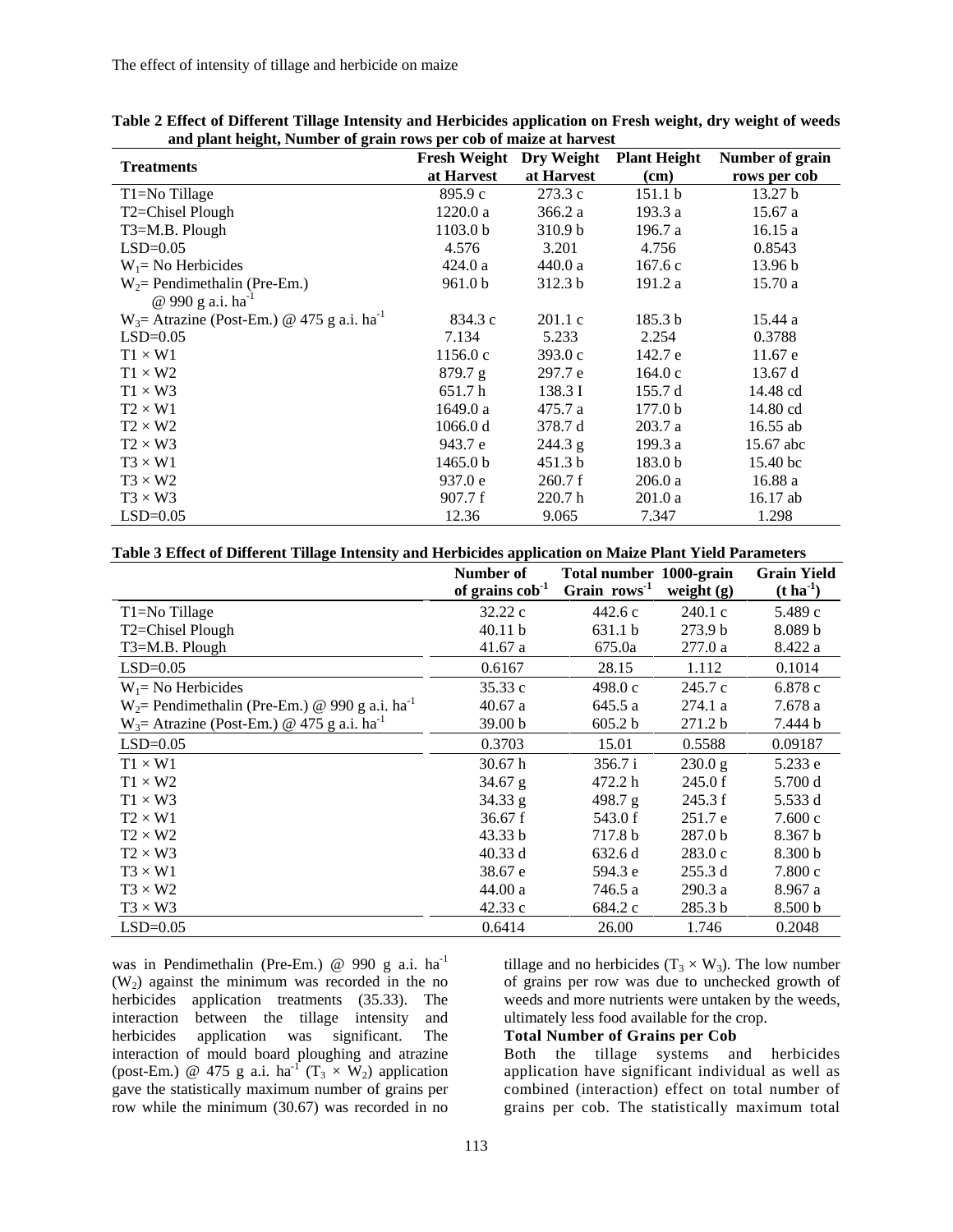number of grains per cob (675) was recorded in the mould board plough treatments  $(T_3)$  whereas the minimum (442.3) was in no tillage  $(T_1)$ . Among the herbicides application treatments, the significantly maximum (645.5) total number of grains per cob was recorded with Pendimethalin (Pre-Em.) @ 990 g a.i. ha<sup>-1</sup> (W<sub>2</sub>), followed (W<sub>3</sub>) by atrazine (post-Em.) @ 475 g a.i. ha<sup>-1</sup> (605.2) and the minimum (605.2) was in no herbicide application treatments  $(W_1)$ . As regard the interactive effect of tillage and herbicide application, the maximum value of number of total number of grains per cob (746.5) was observed in treatment combination mould board ploughing + Pendimethalin  $(T_3W_2)$ followed by 717.8 in case of chisel ploughing  $+$ Pendimethalin  $(T_2 \times W_2)$  and the minimum total number of grains per cob (356.7) was recorded in no tillage and no herbicides application interaction treatments  $(T_1 \times W_1)$ . The higher total number of grains per cob was due to effective control by all the control treatments over the weedy check. These results are match with Toloraya et al*.*, 2001.

### **1000-Grain Weight (g)**

The effect of different weed control practices was significant showing the maximum grain yield (277 g) was recorded at mould board ploughing which was 15.36% more than control against the minimum (240.1 g) in no tillage treatment  $(T_1)$ . Application of different herbicides was also significantly affected the 1000-grain weight. Significantly the maximum grain weight was recorded in plots where Pendimethalin (Pre-Em.) @ 990 g a.i.  $ha^{-1}$  was applied. Mean increase in 1000grain weight was 11.55 and 10.37 % in case of Pendimethalin and atrazine application, respectively, compared with no herbicides. The interaction between the tillage intensity and herbicides application was significantly. The maximum value of 1000-gain weigh (290.3) was recorded in mould board ploughing + Pendimethalin  $(T_2 \times W_2)$  and significantly minimum (230.0 g) 1000-grain weight was recorded in no tillage and no herbicides application  $(T \times W_1)$ . The minimum 1000-gairns in tillage intensity and herbicides application was due to unchecked growth of weed which ultimately utilized the nutrients fro the soil and hence less photosynthats are available for crop. Toloraya et al*.*, 2001 reported more 1000-grains were in the weed free fields,

### **Grain Yield (t ha-1)**

The effect of different weed control practices was highly significant in all treatments i.e. tillage intensity, herbicides application and their interaction. The significantly maximum grain yield  $(8.422 \text{ t} \text{ ha}^{-1})$  was obtained in the mould

board ploughing  $(T_3)$ , followed  $(8.089 \text{ t ha}^{-1})$  by chisel ploughing treatment  $(T_2)$  whereas the minimum (5.489 t ha<sup>-1</sup>) was in no tillage  $(T_1)$ . Grain yield of maize were affected significantly by different herbicides doses. The maximum grain yield  $(7.678 \text{ t} \text{ ha}^2)$  was recorded in Pendimethalin (Pre-Em.) @ 990 g a.i. ha<sup>-1</sup> (W<sub>2</sub>) against the minimum  $(6.878 \text{ t ha}^2)$  in control where no herbicide was applied  $(W_1)$ . The interaction of tillage intensity and herbicides application was also highly significant. The maximum grain yield (8.97 t ha-1) of spring planted maize was observed in treatment combination mould board ploughing + Pendimethalin  $(T_3\times W_2)$  that was 71.37 % higher against the minimum grain yield in no tillage  $+$  no herbicide where no weed control practice was applied  $(T_1W_1)$ . Adeoye et al., (1982) reported that deep tillage increased the grain yield of maize by about 10 %. Fredrick and Bauer (1996) noted that deep tillage has been found to increase grain yield by increasing number of cobs per plant. Similarly, Diaz-Zorita (200), Varse et al*.*, (1997) and Salarzai, (2001), who reported deep tillage and herbicides application significantly increase the grain yield.

## **Conclusion**

Based on the present study finding, it is concluded that mould board plough should be used for land preparation and pendimethalin  $\omega$  990 g a.i. ha<sup>-1</sup> should be sprayed just after sowing for control of weed and obtaining higher yield of maize under the Faisalabad condition, Pakistan.

## **References**

- Adigun JA and STO Lagoke, 2003. Weed control in transplanted rainfed and irrigated tomatoes in the Nigeria Savanna. Niger. J. Weed Sci., 16: 24-30
- Arif M1, F Munsif, M Waqas, IA Khalil and K Ali, 2007. Effect of tillage on weeds and economics of fodder maize production. Pak J Weed sci Res, 13 (3-4): 167-175.
- Ayeni AO, WB Duke and IO Akobundu. 2008. Weed interference in maize, cowpea and maize/ cowpea intercrop in a sub humid tropical environment. III. Influence of land preparation. Weed Research, 24(6): 439- 448.
- Azad MI and MY Yousaf. 1982. Recycling of organic matter to improve soil productivity. Pak J Agric Res, 22(2): 15-18.
- Barreiro J, 1989. "Indian Corn of the Americas: Gift to the World." Northeast Indian Quarterly, Spring/Summer 1989.